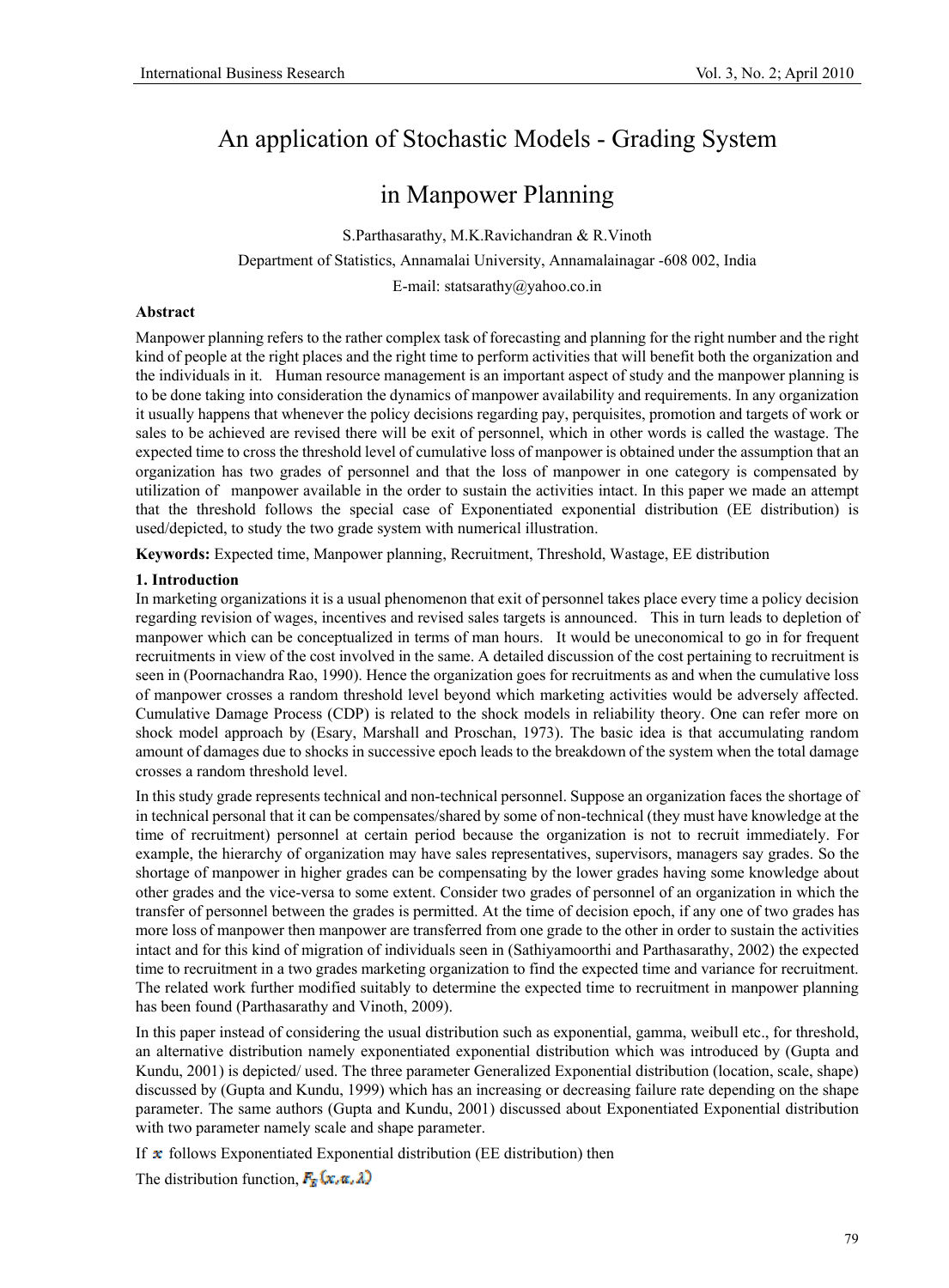$$
F_{\mathcal{C}}(x,\alpha,\lambda) = (1 - e^{-\lambda x})^{\alpha}
$$

The density function

$$
f_{\mathcal{C}}^{\mathcal{L}}(x,\alpha,\lambda)=\alpha\lambda(1-e^{-\lambda x})^{\alpha-1}e^{-\lambda x}
$$

The corresponding survival function is

$$
S_E(x, \alpha, \lambda) = 1 - \left(1 - e^{-\lambda x}\right)^{\alpha}
$$

When the shape parameter  $\alpha = 1$ , it represents the exponential distribution. (Damodaran and Gopal, 2009) stated that, for the simplicity and for the single parameter distribution, the Generalized Exponential Distribution with shape parameter as  $\alpha = 2$ . Then a random variable which has the density function defined as

 $\alpha \lambda x > 0$ 

$$
f_{\alpha}(x, \alpha, \lambda) = 2\lambda \left(1 - e^{-\lambda x}\right) e^{-\lambda x}
$$

In this paper, introducing two grades of marketing personnel in the organization, the expected time to recruitment is obtained allowing for the mobility of manpower from one category to the other where there is more of depletion. The threshold level of grade-1 and grade-2 are  $Y_1$  and  $Y_2$  respectively which follows exponentiated exponential distribution with  $\alpha = 2$ . Obviously the breakdown occurs only when the total depletion crosses the maximum of the two threshold levels.

#### **2. Assumptions of the model**

a. The organization comprises two grades of personnel.

b. Mobility or transfer of manpower from one grade to the other is permitted.

c. Each grade has its individual random threshold and if the loss of manpower crosses the maximum of the two, recruitment becomes necessary; in other words, the time to recruitment is equal to the maximum of the time taken for each one of the two grades to cross the threshold.

d. The policy decisions are taken with inter arrival times which are i.i.d. random variables depending upon the market environment, production, etc.

e. The processes which give rise to policy revisions and the threshold random variables are statistically independent.

### **3. Notations**

 $X_i$ : a continuous random variable denoting the amount of loss of manpower caused to the system on the i<sup>th</sup> occasion of policy announcement (shock),  $1,2,...$  k and  $\mathbf{X}_i$  is are i.i.d

 $Y_1, Y_2$ : continuous random variable denoting the threshold levels for the two grades.

 $\mathbf{g}(\cdot)$ : The probability density function of X.

 $\mathfrak{g}^{\bullet}(\cdot)$ : Laplace transform of  $\mathfrak{g}(\cdot)$ 

 $g_k$ ,  $\}$ : the k- fold convolution of  $g(\cdot)$  i.e., p.d.f. of  $\sum_{k=1}^{k} \chi_k$ 

 $\overline{T_1}$  : Time to breakdown of the system due to depletion in the first grade.

 $T_2$ : Time to breakdown of the system due to depletion in the second grade.

 $T = max$   $(T_1, T_2)$ : Time to breakdown of the system or to recruitment.

 $f(\cdot)$ : p.d.f. of random variable denoting between successive policy announcement with the orresponding c.d.f. FO.

 $F_{\mathbf{E}}(\cdot)$ : k-fold convolution of  $F(\cdot)$ .

**s(c)** : Survival function.

 $F_{\mathbb{R}}(t)$  Probability of exactly k policy announcements.

$$
L(\epsilon) = -1 - S(\epsilon)
$$

### **4. Results**

Let  $\boldsymbol{V}$  be the random variable which has the cdf defined as

$$
H_E(x, \alpha, \lambda) = (1 - e^{-\lambda x})^2 \qquad \alpha, \lambda, x > 0
$$

Therefore it has the density function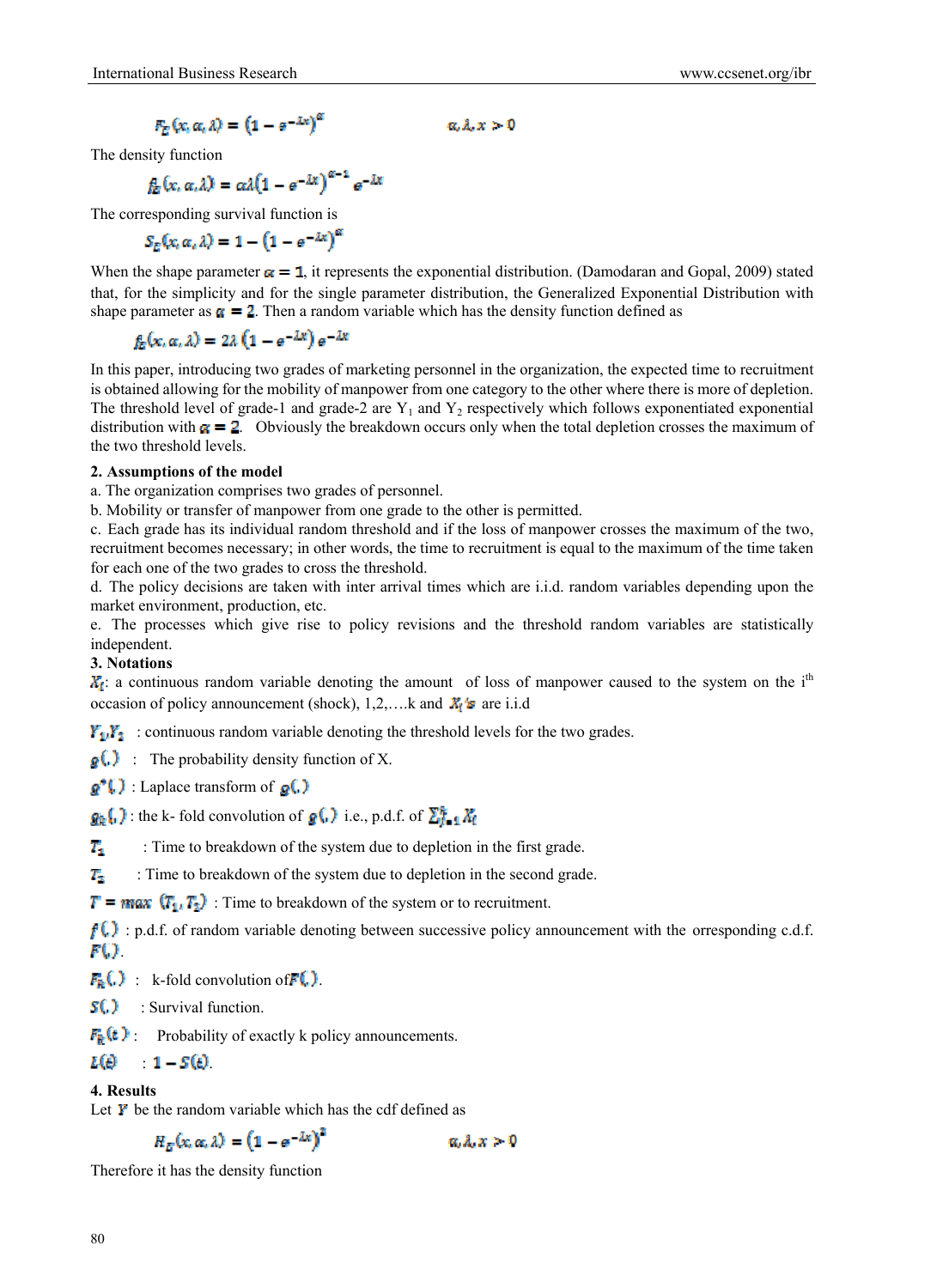$$
h_{\overline{G}}(x,\alpha,\lambda)=2\lambda(1-e^{-\lambda x})
$$

The corresponding survival function is

$$
S_E(x, \alpha, \lambda) = 1 - (1 - e^{-\lambda x})^2
$$

Now,

$$
P(X_1 + X_2 + \dots + X_k < Y) = P \text{ [the system does not fail, after } k \text{ epochs of exits]}.
$$

In general, assuming that the threshold Y follows an Exponentiated exponential distribution with parameter  $\lambda$ , it can be proved that

$$
P(X_t < Y) = \int_0^\infty g_k(x) H(x) dx
$$

$$
(1)
$$

$$
P\left(\sum_{i=1}^{k} X_i < y\right) = \int_{0}^{\infty} g_k(x) \left[1 - \left(1 - e^{-\lambda_1 x}\right)^2 \left(1 - e^{-\lambda_2 x}\right)^2\right] dx \tag{2}
$$

The survival function  $S(t)$  is

$$
P(T > t) = \sum_{k=0}^{m} P[\text{there are exactly k instants of exit } (0, t)] * P[\text{the system does not fall in } (0, t)]
$$
  

$$
P(T > t) = \sum_{k=0}^{m} F_t(t) P\left[\sum_{i=1}^{k} X_i < max(y_1, y_2)\right]
$$

It is also known from renewal theory that

 $P(\text{exactly k policy decisions in } (0,t]) = F_k(t) - F_{k'+1}(t)$ with  $F_b(t) = 1$ œ

$$
= \sum_{k=0}^{\infty} F_k(\epsilon) P(X_i < Y)
$$
  
= 
$$
\sum_{k=0}^{\infty} [F_k(\epsilon) - F_{k+1}(\epsilon)] \int_0^{\infty} g_k^* [2e^{-\lambda_2 x} - e^{-2\lambda_2 x} + 2e^{-\lambda_1 x} - e^{-2\lambda_1 x} - e^{-2(\lambda_1 \lambda_2)x} + 2e^{-(\lambda_1 \lambda_2)x} + 2e^{-(2\lambda_1 + \lambda_2)x} + 2e^{-(\lambda_1 + \lambda_2)x}
$$
  
+ 
$$
2e^{-(\lambda_1 + 2\lambda_2)x} - 4e^{-(\lambda_1 \lambda_2)x}
$$
 (3)

Now

$$
L(T) = 1 - S(t)
$$

Taking Laplace transform of  $L(T)$ , we get

$$
= 1 - \left\{ 2 \left[ 1 - \left[ 1 - g^*(\lambda_2) \right] \sum_{k=1}^{\infty} F_k \left( k \right) [g^*(\lambda_2)]^{k-1} \right] - \left[ 1 - \left[ 1 - g^*(2\lambda_2) \sum_{k=1}^{\infty} F_k \left( k \right) [g^*(\lambda_2)]^{k-1} \right] \right] \right\}
$$
  
+ 
$$
2 \left[ 1 - \left[ 1 - g^*(\lambda_1) \right] \sum_{k=1}^{\infty} F_k \left( k \right] [g^*(\lambda_1)]^{k-1} \right] - \left[ 1 - \left[ 1 - g^*(2\lambda_1) \sum_{k=1}^{\infty} F_k \left( k \right) [g^*(2\lambda_1)]^{k-1} \right] \right]
$$
  
- 
$$
2 \left[ 1 - \left[ 1 - g^*(\lambda_1 + \lambda_2) \right] \sum_{k=1}^{\infty} F_k \left( k \right) [g^*(\lambda_1 + \lambda_2)]^{k-1} \right]
$$
  
+ 
$$
\left[ 1 - \left[ 1 - g^*(2\lambda_1 + \lambda_2) \right] \sum_{k=1}^{\infty} F_k \left( k \right) [g^*(2\lambda_1 + \lambda_2)]^{k-1} \right]
$$
  
+ 
$$
\left[ 1 - \left[ 1 - g^*(\lambda_1 + 2\lambda_2) \right] \sum_{k=1}^{\infty} F_k \left( k \right) [g^*(\lambda_1 + 2\lambda_2)]^{k-1} \right]
$$
  
- 
$$
4 \left[ 1 - \left[ 1 - g^*(\lambda_1 + \lambda_2) \right] \sum_{k=1}^{\infty} F_k \left( k \right) [g^*(\lambda_1 + \lambda_2)]^{k-1} \right]
$$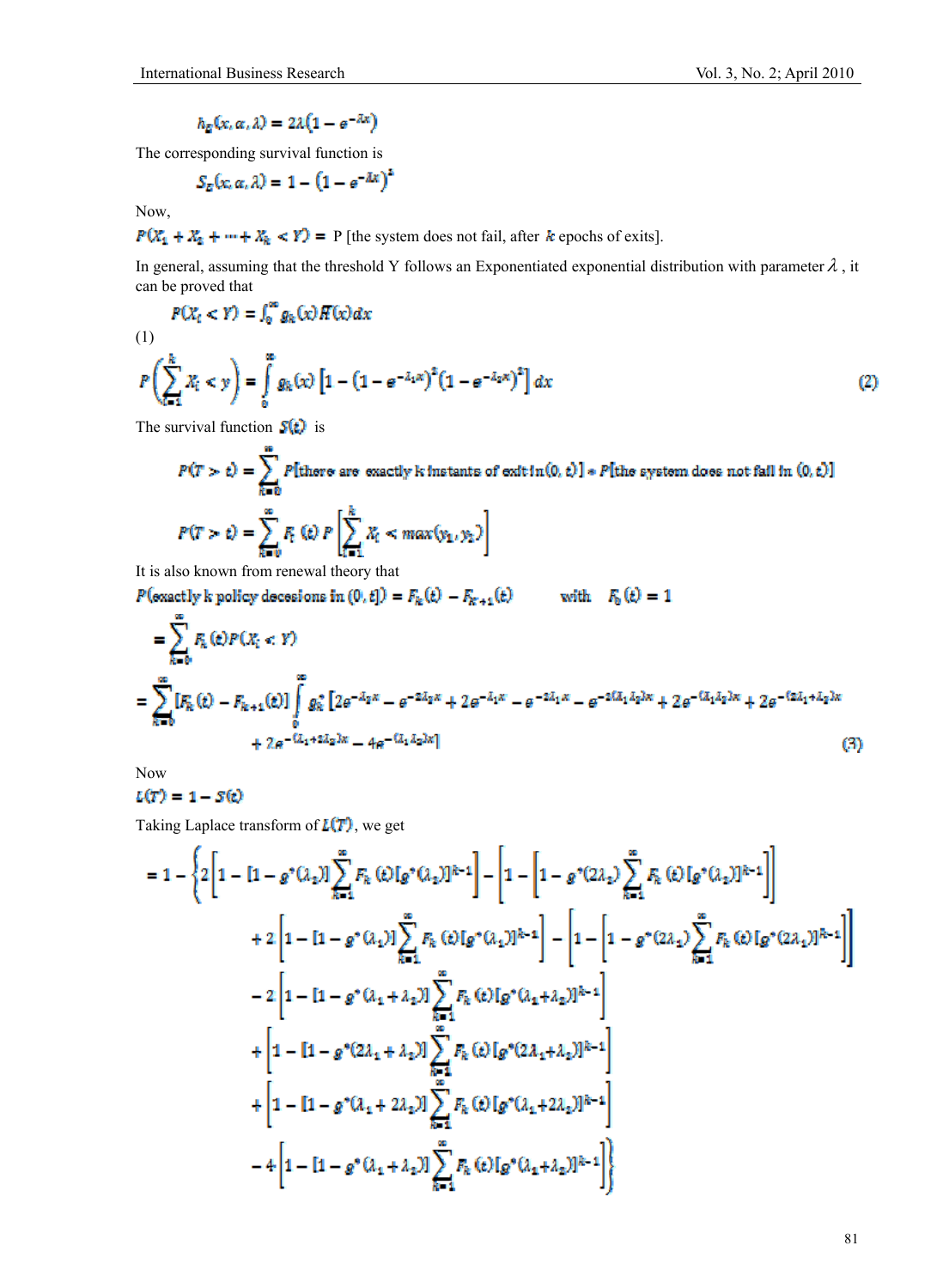$$
= 1 - 2 + 2[1 - g^*(\lambda_2)] \sum_{k=1}^{\infty} F_k(k)[g^*(\lambda_2)]^{k-1} + 1 + [1 - g^*(2\lambda_2)] \sum_{k=1}^{\infty} F_k(k)[g^*(\lambda_2)]^{k-1} - 2
$$
  
+ 2[1 - g^\*(\lambda\_1)] \sum\_{k=1}^{\infty} F\_k(k)[g^\*(\lambda\_1)]^{k-1} + 1 + [1 - g^\*(2\lambda\_1)] \sum\_{k=1}^{\infty} F\_k(k)[g^\*(2\lambda\_1)]^{k-1} + 2  
+ 2[1 - g^\*(\lambda\_1 + \lambda\_2)] \sum\_{k=1}^{\infty} F\_k(k)[g^\*(\lambda\_1 + \lambda\_2)]^{k-1} - 2  
+ 2[1 - g^\*(2\lambda\_1 + \lambda\_2)] \sum\_{k=1}^{\infty} F\_k(k)[g^\*(2\lambda\_1 + \lambda\_2)]^{k-1} - 2  
+ 2[1 - g^\*(\lambda\_1 + 2\lambda\_2)] \sum\_{k=1}^{\infty} F\_k(k)[g^\*(\lambda\_1 + 2\lambda\_2)]^{k-1} + 4  
+ 4[1 - g^\*(\lambda\_1 + \lambda\_2)] \sum\_{k=1}^{\infty} F\_k(k)[g^\*(\lambda\_1 + \lambda\_2)]^{k-1} (4)

Taking Laplace transform of  $L($ .), we get

$$
L^{*}(x) = 1 + \frac{2[1 - g^{*}(\lambda_{2})] f^{*}(\sigma)}{[1 - g^{*}(\lambda_{2})f^{*}(\sigma)]} + \frac{[1 - g^{*}(\lambda_{2})] f^{*}(\sigma)}{[1 - g^{*}(\lambda_{2})f^{*}(\sigma)]} + \frac{2[1 - g^{*}(\lambda_{1})] f^{*}(\sigma)}{[1 - g^{*}(\lambda_{1})f^{*}(\sigma)]} + \frac{2[1 - g^{*}(\lambda_{1})f^{*}(\sigma)]}{[1 - g^{*}(\lambda_{1} + \lambda_{2})] f^{*}(\sigma)} + \frac{2[1 - g^{*}(\lambda_{1} + \lambda_{2})] f^{*}(\sigma)}{[1 - g^{*}(\lambda_{1} + \lambda_{2})f^{*}(\sigma)]} + \frac{2[1 - g^{*}(\lambda_{1} + \lambda_{2})f^{*}(\sigma)}{[1 - g^{*}(\lambda_{1} + \lambda_{2})f^{*}(\sigma)]} + \frac{4[1 - g^{*}(\lambda_{1} + \lambda_{2})f^{*}(\sigma)]}{[1 - g^{*}(\lambda_{1} + \lambda_{2})f^{*}(\sigma)]} + \frac{4[1 - g^{*}(\lambda_{1} + \lambda_{2})f^{*}(\sigma)]}{[1 - g^{*}(\lambda_{1} + \lambda_{2})f^{*}(\sigma)]}
$$
\n
$$
= -\frac{d}{ds} L^{*}(\mathbb{S}) \quad \text{given } s = 0
$$
\n(5)

Let the random variable U denoting inter arrival time which follows exponential with parameter c. Now  $f^*(s) = (-1)$ , substituting in the above equation (5) we get,

$$
= 1 + \frac{2[1 - g^*(\lambda_z)]\frac{c}{c + g}}{[1 - g^*(\lambda_z)]\frac{c}{c + g}} + \frac{[1 - g^*(\lambda_z)]\frac{c}{c + g}}{[1 - g^*(\lambda_z)]\frac{c}{c + g}} + \frac{[1 - g^*(\lambda_z)]\frac{c}{c + g}}{[1 - g^*(\lambda_z)]\frac{c}{c + g}} + \frac{[1 - g^*(\lambda_z)]\frac{c}{c + g}}{[1 - g^*(\lambda_z)]\frac{c}{c + g}} + \frac{2[1 - g^*(\lambda_z)]\frac{c}{c + g}}{[1 - g^*(\lambda_z + \lambda_z)]\frac{c}{c + g}} + \frac{2[1 - g^*(\lambda_z + \lambda_z)]\frac{c}{c + g}}{[1 - g^*(\lambda_z + \lambda_z)]\frac{c}{c + g}} + \frac{2[1 - g^*(\lambda_z + \lambda_z)]\frac{c}{c + g}}{[1 - g^*(\lambda_z + \lambda_z)]\frac{c}{c + g}} + \frac{2[1 - g^*(\lambda_z + \lambda_z)]\frac{c}{c + g}}{[1 - g^*(\lambda_z + \lambda_z)]\frac{c}{c + g}} + \frac{4[1 - g^*(\lambda_z + \lambda_z)]\frac{c}{c + g}}{[1 - g^*(\lambda_z + \lambda_z)]\frac{c}{c + g}} + \frac{4[1 - g^*(\lambda_z)]\frac{c}{c + g}}{[1 - g^*(\lambda_z + \lambda_z)]\frac{c}{c + g}} + \frac{2c[1 - g^*(\lambda_z)]\frac{c}{c + g}}{[1 - g^*(\lambda_z + \lambda_z)]\frac{c}{c + g}} + \frac{2c[1 - g^*(\lambda_z)]\frac{c}{c + g}}{[1 - g^*(\lambda_z + \lambda_z)]} + \frac{2c[1 - g^*(\lambda_z + \lambda_z)]}{[1 - g^*(\lambda_z + \lambda_z)]\frac{c}{c + g}} + \frac{2c[1 - g^*(\lambda_z + \lambda_z)]}{[1 - g^*(\lambda_z + \lambda_z)]\frac{c}{c + g}} + \frac{2c[1 - g^*(\lambda_z + \lambda_z)]}{[1 - g^*(\lambda_z + \lambda_z)]}
$$
\n
$$
+ \frac{4c[1 - g^*(\lambda_z + \lambda_z)]\frac{c}{c + g}}{[1 - g^*(\lambda_z + \lambda_z)]}
$$
\n
$$
= \
$$

$$
+\frac{2}{c[1-g^*(2\lambda_1+\lambda_2)]}+\frac{2}{c[1-g^*(\lambda_1+2\lambda_2)]}
$$
 on simplification (7)

$$
g^*(\lambda) \sim \exp(\mu) : g^*(\lambda_1) = \frac{\mu}{\mu + \lambda_1} : g^*(2\lambda_1) = \frac{\mu}{\mu + 2\lambda_1} : g^*(\lambda_2) = \frac{\mu}{\mu + \lambda_2} : g^*(2\lambda_2) = \frac{\mu}{\mu + 2\lambda_2}
$$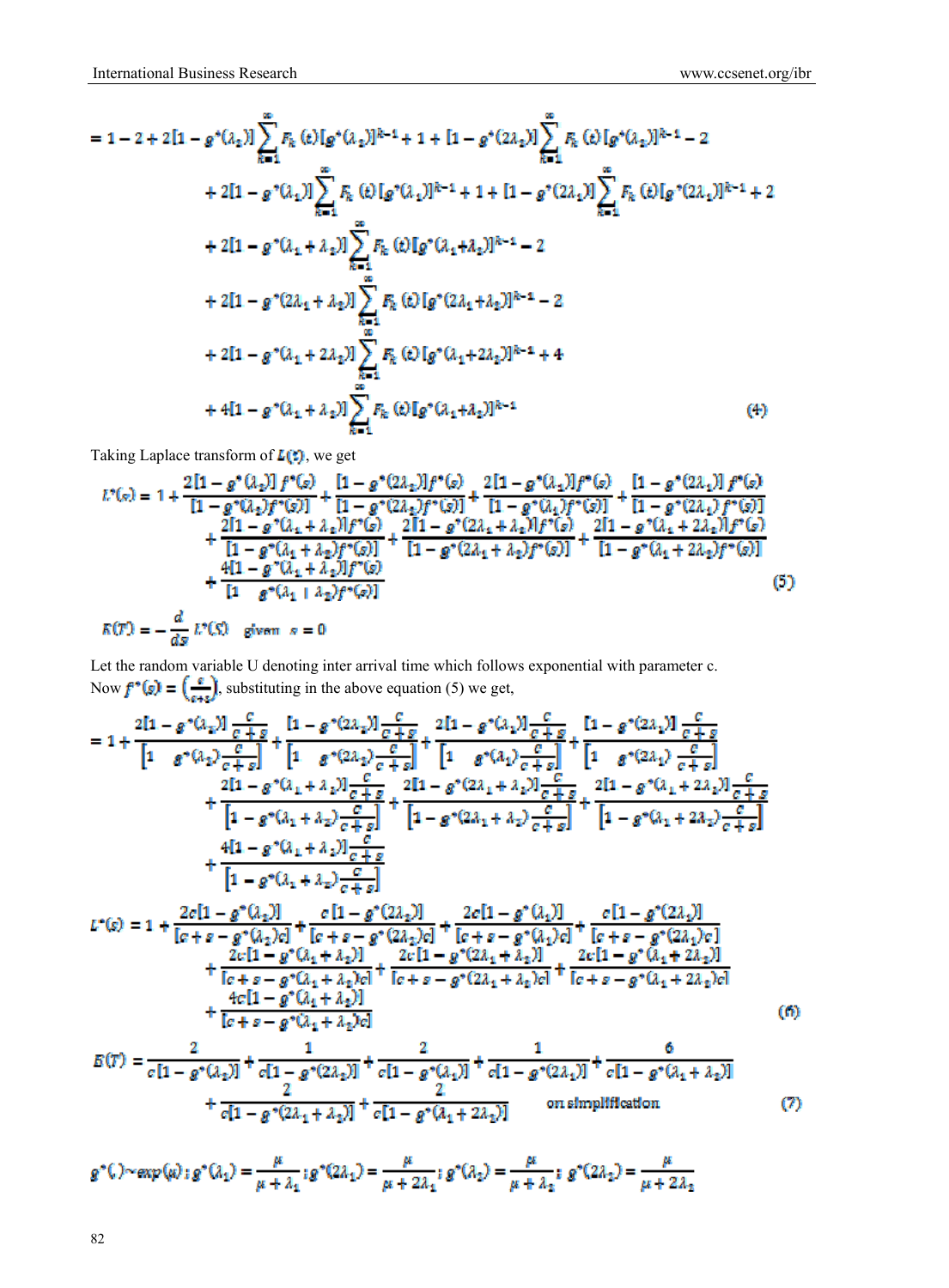

#### **5. Numerical Illustration**

The Expected time to recruitment in an organization when the amount of loss/breakdown of manpower crosses the maximum of the two grades, where manpower from one grade to other is permitted, the overall behavior of the system follows Exponentiated exponential distribution has threshold level observed which shown in the given tables (1,2,3,4,5,6) and figures (1,2,3,4,5,6).

When c increases  $[c>0]$  and amount of damage is fixed  $(\mu)$  then the expected time to recruitment decreases. When the interval between policy changing times increases with fixed µ there trend to be decreases in expected time to recruitment which is natural.

When c is fixed and the amount of wastage increases  $[\mu>0]$  there exist an increase in the expected time to recruitment. When the interval is fixed in the policy changing time and with the amount of wastage increases there exists an increasing in the expected time to recruitment.

Since Exponentiated exponential distribution consider here and also variation of  $\lambda_1$ ,  $\lambda_2$  we get the expected time to recruitment decreases when the inter arrival increases whereas when the expected time to recruitment increases when the inter arrival time is fixed.

#### **References**

Damodaran, D. and Gopal G. (2009). A Parametric Empirical Bayesian Software Reliability Model. *International Journal of Performability Engineering*, 5 (3), 259-266.

Esary, J.D., Marshall, A.W. and Proschan F. (1973). Shock models and wear processes. *Ann. Probability*, 1(4), 627-649.

Gupta, R. D. and Kundu D. (1999). Generalized exponential distributions, *Australian and New Zealand Journal of Statistics*, 41, 173 - 188.

Gupta, R. D. and Kundu D. (2001). Exponentiated exponential family; an alternative to Gamma and Weibull", *Biometrical Journal*, 43, 117- 130.

Poornachandra Rao P. (1990). A Dynamic programming approach to determine optimal manpower recruitment policies, *Journal of Operations Research Society*, 41, 983-988.

Parthasarathy, S. and Vinoth R. (2009). Determination of expected time to recruitment in manpower planning, International conference on Operations Research applications in Engineering and management (ICOREM). Anna University Tiruchirappalli, Tamilnadu, India. May 27-29.

Sathiyamoorthi, R. and Parthasarathy S. (2002). On the Expected time to recruitment in a two grade marketing organisation- shock model approach, IAPQR Transations, 27(1), 77-81.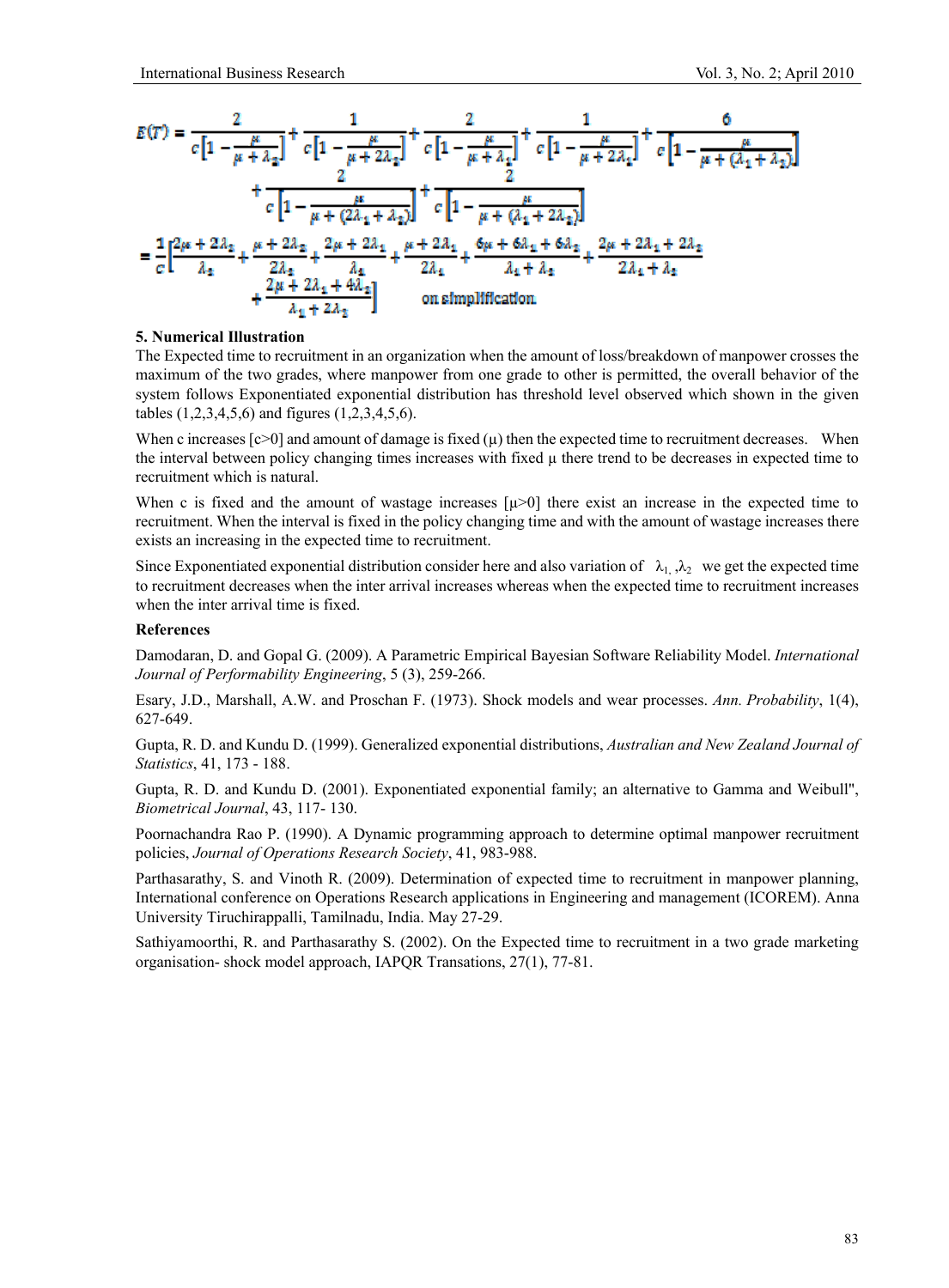## Table 1.  $\lambda_1=1$ :  $\lambda_2=1$

|            | 1      | 3     | 5     | 7     | 9     |
|------------|--------|-------|-------|-------|-------|
| $\mu = 1$  | 25.33  | 8.44  | 5.07  | 3.62  | 2.81  |
| $\mu = 4$  | 53.33  | 17.78 | 10.67 | 7.62  | 5.93  |
| $\mu = 7$  | 81.33  | 27.11 | 16.27 | 11.62 | 9.04  |
| $\mu = 10$ | 109.33 | 36.44 | 21.87 | 15.62 | 12.15 |
| $\mu = 13$ | 137.33 | 45.78 | 27.47 | 19.62 | 15.26 |
| $\mu = 16$ | 165.33 | 55.11 | 33.07 | 23.62 | 18.37 |
| $\mu = 19$ | 193.33 | 64.44 | 38.67 | 27.62 | 21.48 |
| $\mu = 22$ | 221.33 | 73.78 | 44.27 | 31.62 | 24.59 |
| $\mu = 25$ | 249.33 | 83.11 | 49.87 | 35.62 | 27.70 |
| $\mu = 28$ | 277.33 | 92.44 | 55.47 | 39.62 | 30.81 |

## Table 2.  $\lambda_1=3$ :  $\lambda_2=1$

|            | 1      | 3     | 5     | 7     | 9     |
|------------|--------|-------|-------|-------|-------|
| $\mu = 1$  | 21.52  | 7.17  | 4.30  | 3.07  | 2.39  |
| $\mu = 4$  | 38.08  | 12.69 | 7.62  | 5.44  | 4.23  |
| $\mu = 7$  | 54.63  | 18.21 | 10.93 | 7.80  | 6.07  |
| $\mu = 10$ | 71.19  | 23.73 | 14.24 | 10.17 | 7.91  |
| $\mu = 13$ | 87.75  | 29.25 | 17.55 | 12.54 | 9.75  |
| $\mu = 16$ | 104.30 | 34.77 | 20.86 | 14.90 | 11.59 |
| $\mu = 19$ | 120.86 | 40.29 | 24.17 | 17.27 | 13.43 |
| $\mu = 22$ | 137.42 | 45.81 | 27.48 | 19.63 | 15.27 |
| $\mu = 25$ | 153.98 | 51.33 | 30.80 | 22.00 | 17.11 |
| $\mu = 28$ | 170.53 | 56.84 | 34.11 | 24.36 | 18.95 |

## Table 3.  $\lambda_1 = 5$ :  $\lambda_2 = 1$

|            |        | 3     | 5     | 7     | 9     |
|------------|--------|-------|-------|-------|-------|
| $\mu = 1$  | 20.47  | 6.82  | 4.09  | 2.92  | 2.27  |
| $\mu = 4$  | 33.87  | 11.29 | 6.77  | 4.84  | 3.76  |
| $\mu = 7$  | 47.27  | 15.76 | 9.45  | 6.75  | 5.25  |
| $\mu = 10$ | 60.68  | 20.23 | 12.14 | 8.67  | 6.74  |
| $\mu = 13$ | 74.08  | 24.69 | 14.82 | 10.58 | 8.23  |
| $\mu = 16$ | 87.48  | 29.16 | 17.50 | 12.50 | 9.72  |
| $\mu = 19$ | 100.88 | 33.63 | 20.18 | 14.41 | 11.21 |
| $\mu = 22$ | 114.29 | 38.10 | 22.86 | 16.33 | 12.70 |
| $\mu = 25$ | 127.69 | 42.56 | 25.54 | 18.24 | 14.19 |
| $\mu = 28$ | 141.09 | 47.03 | 28.22 | 20.16 | 15.68 |

## Table 4.  $\lambda_1=9$ :  $\lambda_2=1$

|            |        | 3     | 5     | 7     | 9     |
|------------|--------|-------|-------|-------|-------|
| $\mu = 1$  | 19.66  | 6.55  | 3.93  | 2.81  | 2.18  |
| $\mu = 4$  | 30.66  | 10.22 | 6.13  | 4.38  | 3.41  |
| $\mu = 7$  | 41.65  | 13.88 | 8.33  | 5.95  | 4.63  |
| $\mu = 10$ | 52.65  | 17.55 | 10.53 | 7.52  | 5.85  |
| $\mu = 13$ | 63.64  | 21.21 | 12.73 | 9.09  | 7.07  |
| $\mu = 16$ | 74.64  | 24.88 | 14.93 | 10.66 | 8.29  |
| $\mu = 19$ | 85.63  | 28.54 | 17.13 | 12.23 | 9.51  |
| $\mu = 22$ | 96.63  | 32.21 | 19.33 | 13.80 | 10.74 |
| $\mu = 25$ | 107.62 | 35.87 | 21.52 | 15.37 | 11.96 |
| $\mu = 28$ | 118.62 | 39.54 | 23.72 | 16.95 | 13.18 |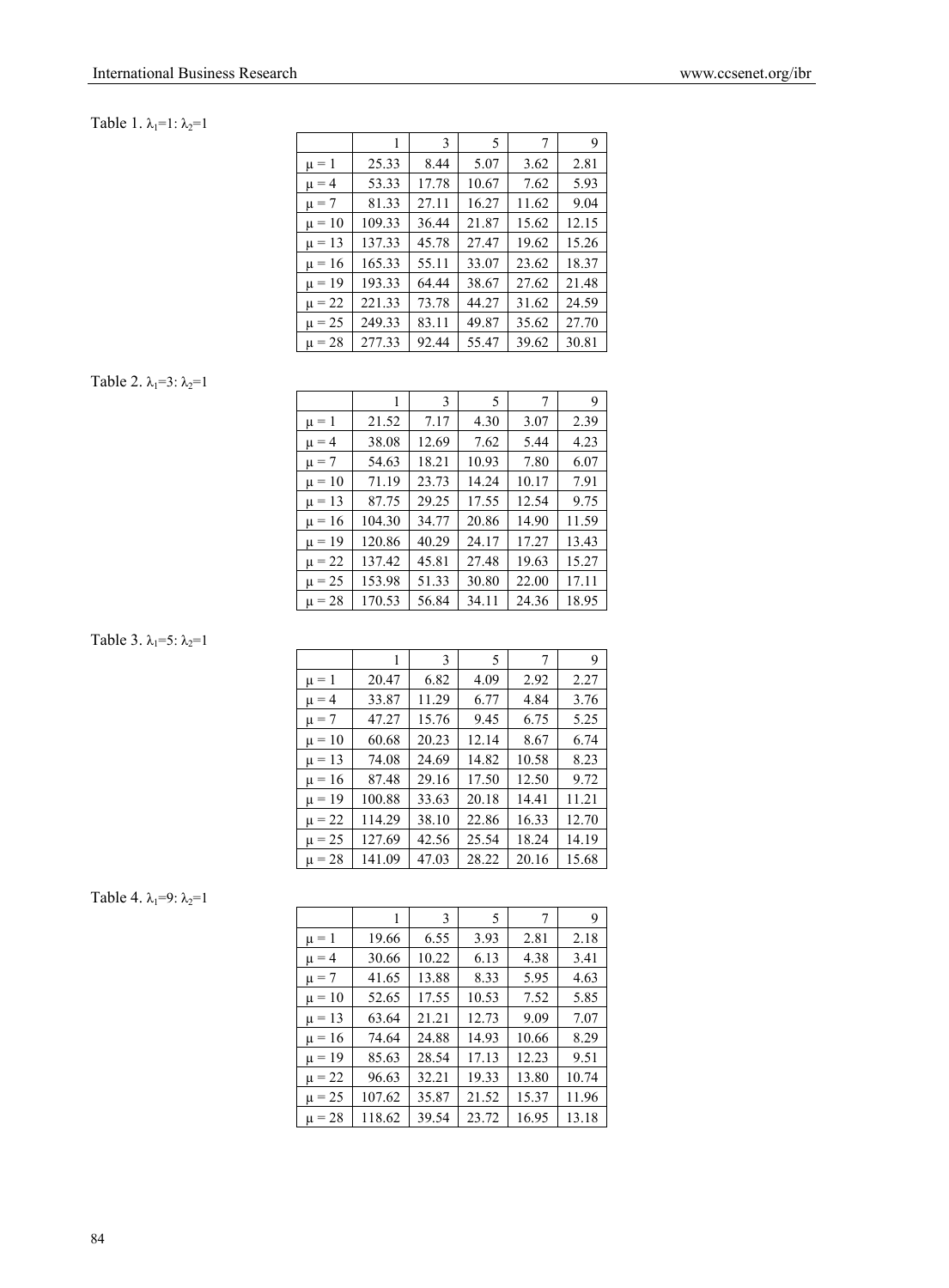## Table 5.  $\lambda_1=11$ :  $\lambda_2=1$

|            |        | 3     | 5     | 7     | 9     |
|------------|--------|-------|-------|-------|-------|
| $\mu = 1$  | 19.47  | 6.49  | 3.89  | 2.78  | 2.16  |
| $\mu = 4$  | 29.87  | 9.96  | 5.97  | 4.27  | 3.32  |
| $\mu = 7$  | 40.28  | 13.43 | 8.06  | 5.75  | 4.48  |
| $\mu = 10$ | 50.68  | 16.89 | 10.14 | 7.24  | 5.63  |
| $\mu = 13$ | 61.08  | 20.36 | 12.22 | 8.73  | 6.79  |
| $\mu = 16$ | 71.49  | 23.83 | 14.30 | 10.21 | 7.94  |
| $\mu = 19$ | 81.89  | 27.30 | 16.38 | 11.70 | 9.10  |
| $\mu = 22$ | 92.30  | 30.77 | 18.46 | 13.19 | 10.26 |
| $\mu = 25$ | 102.70 | 34.23 | 20.54 | 14.67 | 11.41 |
| $\mu = 28$ | 113.11 | 37.70 | 22.62 | 16.16 | 12.57 |

Table 6.  $\lambda_1=13$ :  $\lambda_2=1$ 

|            | 1      | 3     | 5     | 7     | 9     |
|------------|--------|-------|-------|-------|-------|
| $\mu = 1$  | 19.33  | 6.44  | 3.87  | 2.76  | 2.15  |
| $\mu = 4$  | 29.31  | 9.77  | 5.86  | 4.19  | 3.26  |
| $\mu = 7$  | 39.30  | 13.10 | 7.86  | 5.61  | 4.37  |
| $\mu = 10$ | 49.28  | 16.43 | 9.86  | 7.04  | 5.48  |
| $\mu = 13$ | 59.27  | 19.76 | 11.85 | 8.47  | 6.59  |
| $\mu = 16$ | 69.25  | 23.08 | 13.85 | 9.89  | 7.69  |
| $\mu = 19$ | 79.24  | 26.41 | 15.85 | 11.32 | 8.80  |
| $\mu = 22$ | 89.22  | 29.74 | 17.84 | 12.75 | 9.91  |
| $\mu = 25$ | 99.21  | 33.07 | 19.84 | 14.17 | 11.02 |
| $\mu = 28$ | 109.19 | 36.40 | 21.84 | 15.60 | 12.13 |



Figure 1.



Figure 2.